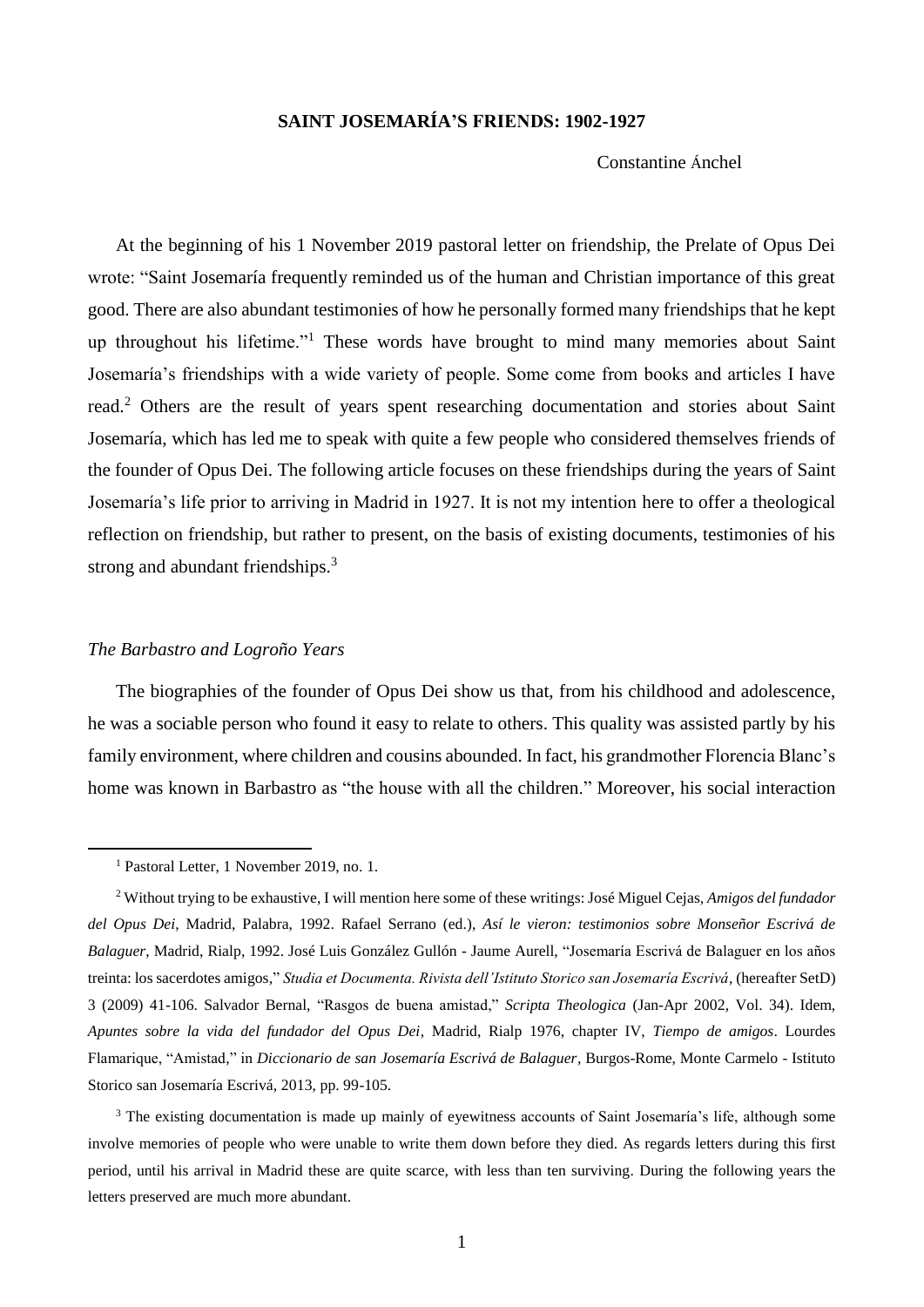outside his own family began at an early age: at the school of the Daughters of Charity, from the age of three, and at the Piarist School, from the age of six. Childhood friendships formed during these years in Barbastro lasted his whole lifetime, despite the fact that he left his home town at the age of thirteen. Correspondence with Esperanza and Adriana Corrales (who were sisters), José Mur, Martín Sambeat and his wife Lola Lacau, Miguel Cavero, and Cándido Baselga, together with the accounts written by some of them, confirm this for us.

The Prelate says in his letter: "Strengthening bonds with our friends requires time and attention, and often means avoiding comfort-seeking and setting aside our own preferences."<sup>4</sup> In Logroño, Saint Josemaría's ability to make friends grew as he matured. What at first was the expression of a natural disposition, became a manifestation of the virtues needed to form strong friendships that were consolidated over time. Already during these years, we see clear traits of these specific qualities: the ability to listen, to put oneself in the other person's shoes, the role of justice in personal relationships, a sense of service, readiness to help, and joy. As a result, the friendships forged in Logroño became more solid, as reflected in the memories and letters of José Luis Mena, José María Millán, Pedro Baldomero Larios, Vicente Sáenz de Valluerca, and Isidoro Zorzano.

This picture would be incomplete without mentioning that he also formed friendships with older people. This fact has its origins in the years spent in Barbastro and in his family's interest in history. The people of Upper Aragon have a deep tie to the deeds and traditions of their land, and like to talk about them. He would have heard at home and in the homes of his cousins and other families stories about the legendary Kingdom of Sobrarbe and the Aragonese epics, ancient and modern. And not only in Barbastro, since in Fonz, where he spent the summers, he had the opportunity to attend gatherings in the home of his grandmother Constanza, where the famous Arabist scholar Francisco Codera y Zaydín, a close relative of the Escrivás, was often present.

From this opportunity to meet and listen to his elders there arose strong relationships, although naturally with characteristics different from friendships with his contemporaries.<sup>5</sup> Saint Josemaría often recalled the conversations and anecdotes of Daniel Alfaro, a military priest who helped him defray the expenses of his father's funeral. Calixto Terés, his high school philosophy teacher, was

<sup>4</sup> Pastoral Letter, 1 November 2019, no. 10.

<sup>&</sup>lt;sup>5</sup> In no. 13 of the 1 November 2019 Pastoral Letter we read: "friendship, like love (of which it is one expression), is not a univocal reality. There is not the same sharing of one's own intimacy with all of one's friends. For example, the friendship between husband and wife and the friendship between parents and children that was so strongly recommended by Saint Josemaría and the friendship between siblings or that between co-workers are not identical. In all of these there is a shared inner space which is specific to that particular relationship."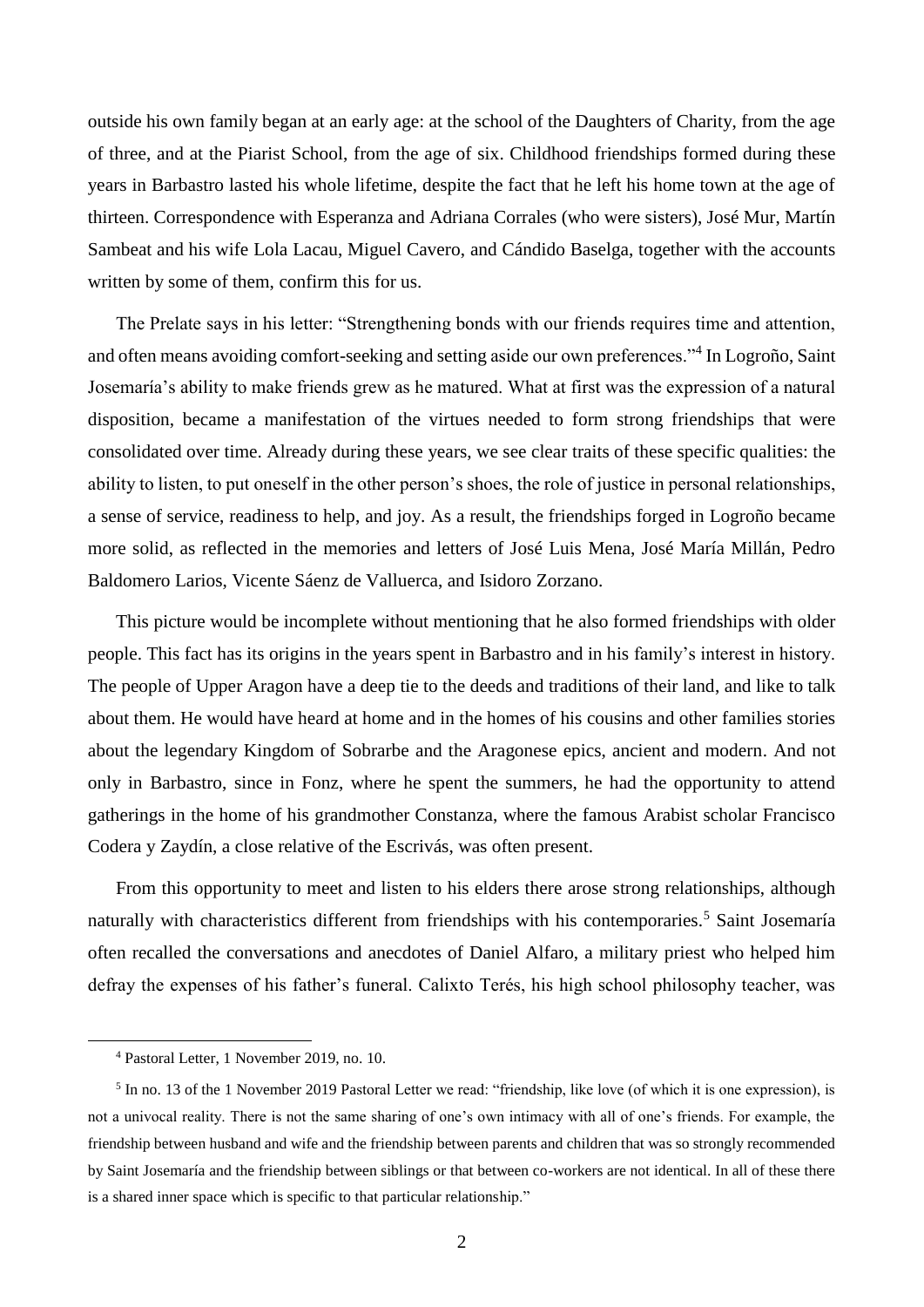another person with whom he shared mutual admiration and affection. We can also mention here Xavier de Lauzurica, seminary professor and later bishop, and Gregorio Fernández Anguiano, vicerector of the seminary, who was quick to stand up in defense of Saint Josemaría.<sup>6</sup>

## *At the San Francisco de Paula Seminary*

1

In the fall of 1920, Saint Josemaría moved to Saragossa to continue his priestly studies at the Pontifical University of San Valero and San Braulio, and later to obtain a law degree. There he formed many friendships with seminarians, university students and professors. In the seminary of San Francisco de Paula<sup>7</sup> he encountered a new situation: living with young people coming from a quite different social and cultural background. Very few of them came from middle-class and urban families. Initially, he got on better with the latter. His great friend during these years was Francisco Moreno, whose father was a doctor. Moreno's recollections of his seminary days reflect their deep friendship and are the best record of Saint Josemaría's stay at San Francisco de Paula. Their mutual appreciation and affection, despite many challenges and differences, lasted right to the end of their lives. In the final years of his life, Moreno acknowledged that some of the advice Josemaría gave him about his personal situation bothered him, but at the same time he said that he was the only one who always nobly told him the truth to his face. $8$  It was the greatest proof of sincere friendship.<sup>9</sup>

His friendship with Francisco Moreno did not prevent him from forming friendships with the other seminarians. As Agustín Callejas recalls, "Josemaría was very attentive and tried to form

<sup>6</sup> On his interaction with Daniel Alfaro, Calixto Terés, Gregorio Fernández Anguiano and Xavier de Lauzurica, cf. Constantino Ánchel, *Sacerdotes en el acompañamiento espiritual de san Josemaría Escrivá*, in SetD 12 (2018), pp. 28- 42.

<sup>7</sup> In Saragossa, ecclesiastical studies were carried out at the Pontifical University of San Valero and San Braulio, but candidates for the priesthood resided in two seminaries: the seminary of San Valero and San Braulio, which was attached to the Pontifical University, and the seminary of San Francisco de Paula, which occupied two floors of the Royal Priestly Seminary of San Carlos. Sometimes the seminary of San Francisco de Paula was called the seminary of San Carlos, because of the building that housed it.

<sup>8</sup> Florencio Sánchez Bella, who knew and dealt with him, recalls him saying that Saint Josemaría "had been his most faithful friend and the instrument God used to bring him back to the Church" (*Testimony Florencio Sánchez Bella*, AGP A.5, 244-1-1).

<sup>9</sup> See *Testimony of Francisco de Paula Moreno Monforte*, AGP, A.5, 230-1-8. Cf. also Constantino Ánchel, *Sacerdotes en el acompañamiento espiritual de san Josemaría Escrivá*, in SetD 12 (2018), p. 48; and Ramón Herrando Prat de la Riba, *Los años de seminario de Josemaría Escrivá en Zaragoza (1920-1925). El seminario de S. Francisco de Paula*, Madrid, Rialp, 2002, pp. 351-359.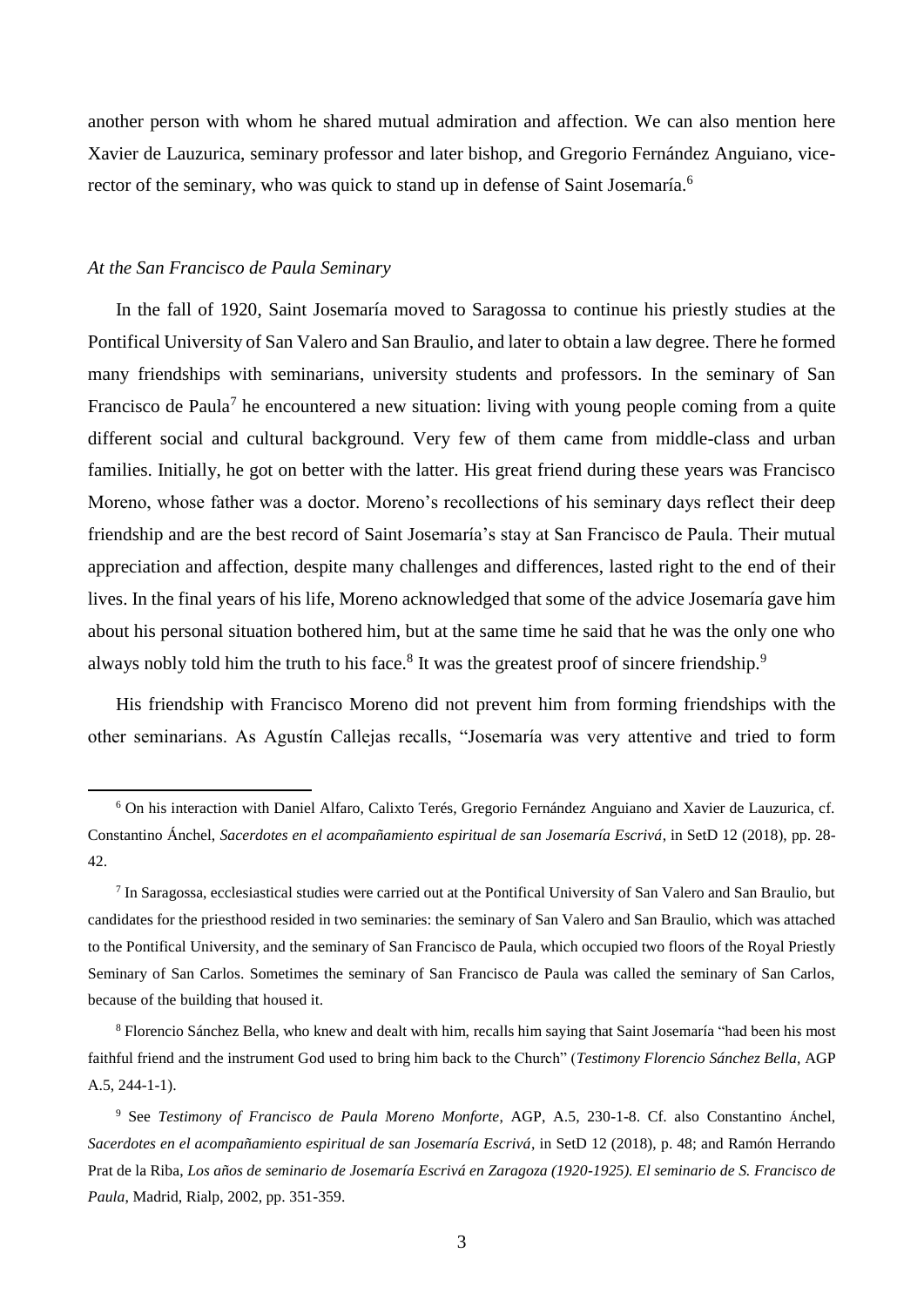friendships with all his companions." In 1922 he began to have special responsibilities when he was named Inspector. The function of this position was to maintain discipline among the seminarians when the Rector was absent. As the Inspector was also a seminarian, his interaction with the other seminarians had to follow somewhat narrow and limited channels. Callejas says that in carrying out this assignment "his spirit of companionship and understanding was evident. I think that the sense of friendship with everyone was as strong as that of his responsibility to fulfil his assignment: he never let any seminarian look bad before the Superiors."<sup>10</sup> Years later Saint Josemaría wrote: "This concern of mine [for the formation of others] is not something I've had only now; since the age of 21 I have been preaching it and I have tried to live it with all my strength." And he added: "It is possible that in the Seminary of San Carlos there are papers of mine (because I have always been a friend of putting things down in writing) from when I was Superior, with observations filled with understanding, praising the changes for the better in the seminarians, speaking about charity and the need to give an example of charity."<sup>11</sup> As a testimony to these efforts, we have his "Reports on the conduct of the seminarians in the Seminary of San Francisco de Paula," which are kept in the diocesan archives of Saragossa.<sup>12</sup>

One could point to many aspects of his ability to form friendships and get along with the other seminarians, but I will limit myself to mentioning one that is especially indicative and that, technically, is called tolerance, but in colloquial language is known as "turning a blind eye." Agustín Callejas describes it graphically in an account that, despite its length, is worth quoting in full: "When we went to class or for a long walk, he pretended not to notice if someone moved away from the others to smoke unnoticed because he understood that this was of no great importance and was only natural for young boys like us. At that time I had a great love for soccer—which I have never lost over the years. I not only liked to play it but also to go see the games played on Sundays at Iberia's field, my favorite team. This interest of mine was known and tacitly tolerated at the Seminary. In order to attend these games, when the seminarians went for a walk I stayed in my room and went out later. At dinner Josemaría would say to me with an affectionate smile that was very characteristic of him: 'What, Agustín, today too you were feeling sick and couldn't come with us?' These were small things, not expressly authorized but allowed in fact, and that didn't harm anyone. This shows what a

<sup>10</sup> *Testimony of Agustín Callejas Tello*, AGP, A.5, 201-3-9.

<sup>11</sup> Words of Saint Josemaría, quoted by Alvaro del Portillo in *Romana et Matriten, Beatificationis et Canonizationis Servi Dei Iosephmariae Escrivá de Balaguer, Positio super vita et virtutibus, Summarium* no. 153.

<sup>12</sup> See Ramón Herrando Prat de la Riba, *Los años de seminario***,** pp. 420 ff.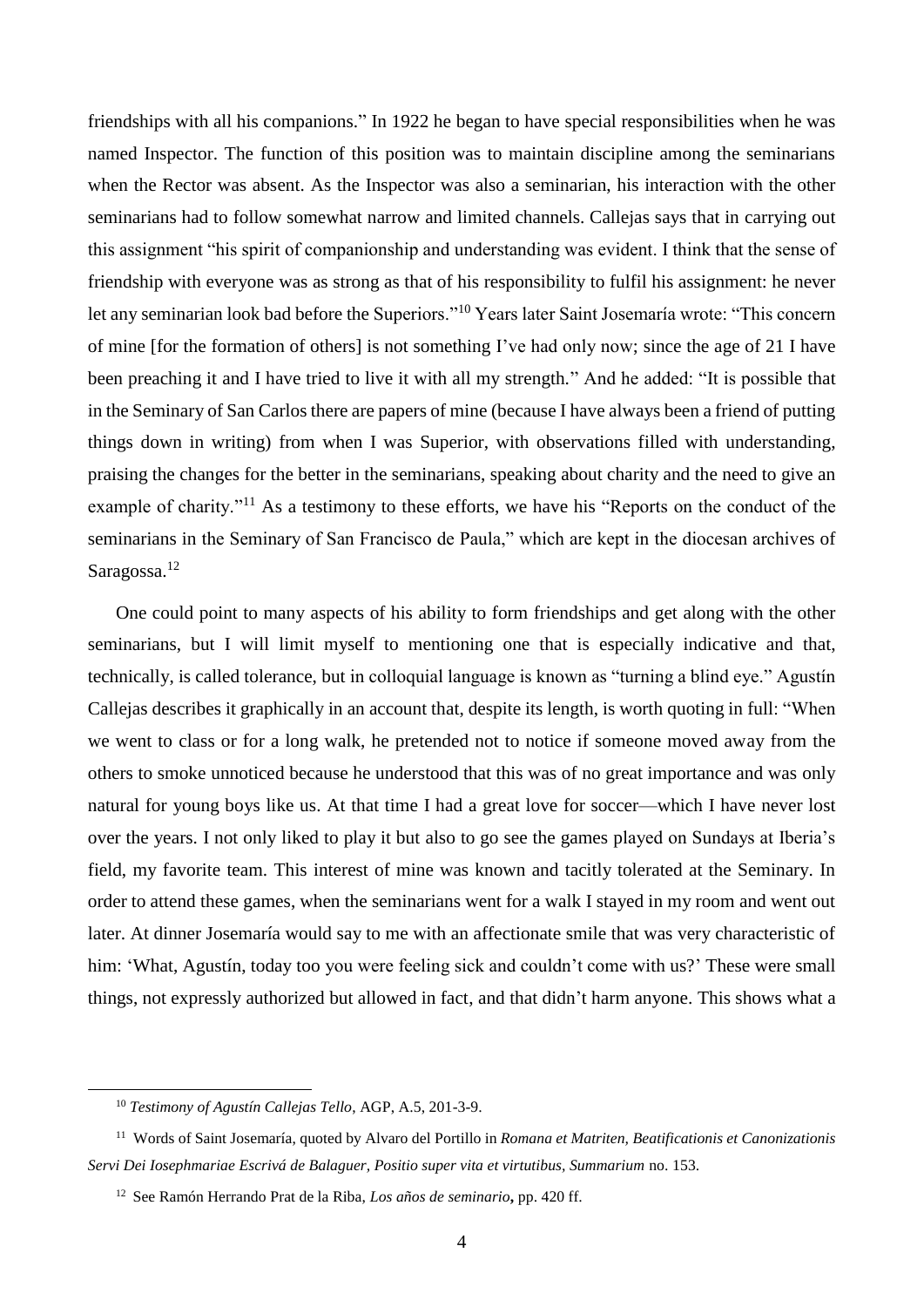great companion Josemaría was for everyone, his friendship and understanding; it also shows his love for forming people in freedom, which he later practiced all his life."<sup>13</sup>

## *At the university*

1

When studying law at the university, the friendships he formed with his classmates were enduring and the mutual affection lasted a lifetime. Right from the start, he interacted with the other students as an equal and without hiding his clerical status. It should be kept in mind that, in intellectual circles, members of the clergy were generally considered to be reactionary and not sufficiently well-educated to understand the great questions of modernity. One of his colleagues recalls that the university student environment "was not an easy environment for a priest. Most of the students were not very religious and viewed the priest with respect, yes, but not with affection or admiration but rather with coldness and indifference. They were seen as distant from us and we unconsciously tried to keep that distance."<sup>14</sup>

For many of his classmates, meeting Saint Josemaría meant the beginning of an authentic friendship that they would always consider alive, even after many years without direct contact. When the news of his death reached them, their affection often turned into devotion.<sup>15</sup> This esteem sprang from a spontaneous sympathy for Saint Josemaría's demeanor and personality, for his human qualities.<sup>16</sup> And it strengthened as they became aware of the consideration he showed and the interest he took in their affairs. His dealings with them were not restricted only to academic topics or those arising from his stay at the university. In his conversations he also covered more personal matters of a spiritual nature. He never excluded from his affection those who, because of their ideas, were far

<sup>15</sup> I am a witness to the following fact. One day in 1988 I had the opportunity to talk with David Mainar. He was in Rome and had gone to pray before the remains of Saint Josemaría. He was visibly moved. When he finished, he began to evoke memories of his university years and said forcefully several times: "Josemaría and I were very close friends." And he added: "What's more, I was his closest friend." Listening to him, I was reminded of similar expressions from other university classmates of his, who wanted to assert how strong their friendship with Saint Josemaría had been.

<sup>16</sup> A colleague, Juan Antonio Iranzo, recalls: "Josemaría was very cheerful and had a great sense of humor. In his dealings with others he was straightforward and simple, not at all conceited or vain. He was a great companion, very open and frank" (*Testimony of Juan Antonio Iranzo Torres*, AGP, A.5, 220-2-3).

<sup>13</sup> *Testimony of Agustín Callejas Tello*, AGP, A.5, 201-3-9.

<sup>14</sup> *Testimony of Arturo Landa Higuera*, AGP, A.5, 331-1-3. Bishop José López Ortiz met Josemaría Escrivá in June 1924, when he went to take his law school exams in Saragossa. He recalls: "In the school I noticed that everyone knew him, and also that owing to his communicative and cheerful character he was clearly very well liked" (*Testimony of José López Ortiz*, AGP, A.5, 224-3-2).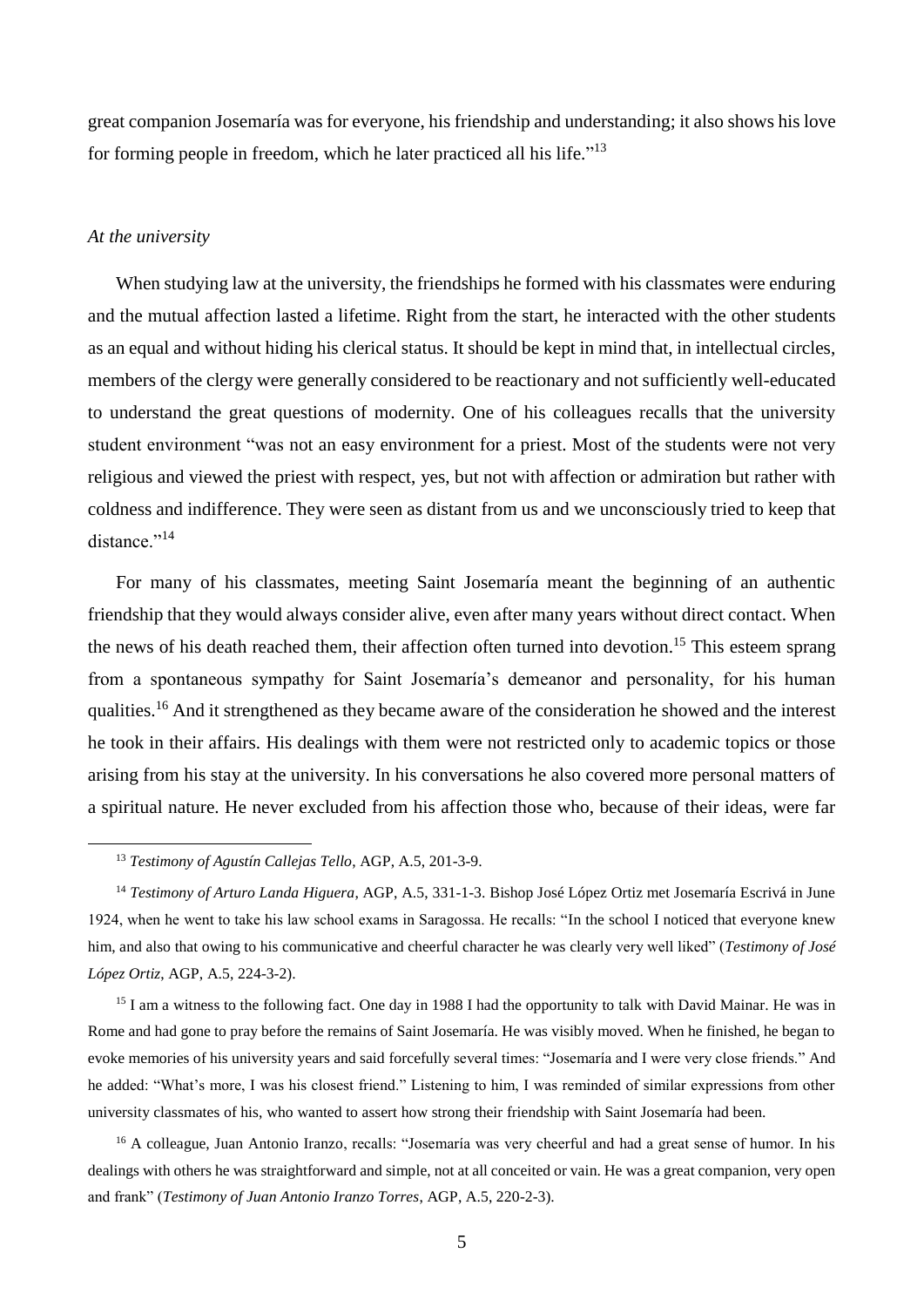from the faith. For example, the magistrate Pascual Galbe, who was a judge in the Barcelona Court during the civil war, had a warm friendship with Saint Josemaría despite their quite different outlooks. In the autumn of 1937, he received Saint Josemaría in Barcelona with great affection and even offered to help him if he encountered problems in his flight from the Republican zone.<sup>17</sup>

#### *Some characteristics of his relationship with his classmates and colleagues*

From the testimonies of those who knew him at the University, the following characteristics of Saint Josemaría's interactions with others can be highlighted:

— The first was that he didn't hide his clerical status, as mentioned above.<sup>18</sup> His way of dealing with those he met at the University could be seen by some as surprising in those years. He didn't use his status as a claim to be above others when interacting with the professors and students at the university. When speaking with a professor, he was always a disciple, and a fellow disciple with the other students. He assimilated with great respect the human values and virtues of the university world and acquired an authentic juridical mentality.<sup>19</sup> Luis Palos recalls his regular attendance at the classes, <sup>20</sup> and Juan Antonio Iranzo, Fernando Vivanco, and Arturo Landa remember him as a good student who obtained good grades.<sup>21</sup>

— The second characteristic was the simplicity and humility that marked his relationships with others. Many people emphasize his naturalness and lack of affectation, his simplicity, openness, warmth and joy. Juan Antonio Iranzo recalled that, despite being a clergyman, everyone wanted to

 $19$  The testimony of Professor Miguel Sancho Izquierdo is quite interesting when he recalls his first conversation with Saint Josemaría: "Recalling that conversation later on, which even then made a deep impression on me, more than once it seemed to me that he was already pointing to the secularity, the appreciation for human realities that was to be a characteristic of his spirituality and apostolate" (*Testimony of Miguel Sancho Izquierdo*, AGP, A.5, 245-1-9).

<sup>20</sup> See *Testimony of Luis Palos Yranzo*, AGP, A.5, 235-2-13.

<sup>17</sup> See Jordi Miralbell, *Días de espera en guerra. san Josemaría en Barcelona, otoño de 1937*, Palabra, Madrid, 2017, pp. 97-101.

<sup>&</sup>lt;sup>18</sup> It was not very common for clerics to be seen in university classrooms during those years. However, in the same year that Saint Josemaría began to attend university classes, a priest and three seminarians also enrolled (cf. publication of the seminary of San Valero and San Braulio, *Nuestro Apostolado, S*aragossa, June 29, 1924, no. 11, p. 75). But in the testimonies referred to, his university companions only mention their acquaintance with one cleric: Saint Josemaría.

<sup>21</sup> *Relations of Juan Antonio Iranzo Torres*, AGP, A.5, 220-2-3; *of Fernando Vivanco Soto*, AGP, A.5, 351-3-1; and *of Arturo Landa Higuera*, AGP, A.5, 331-1-3.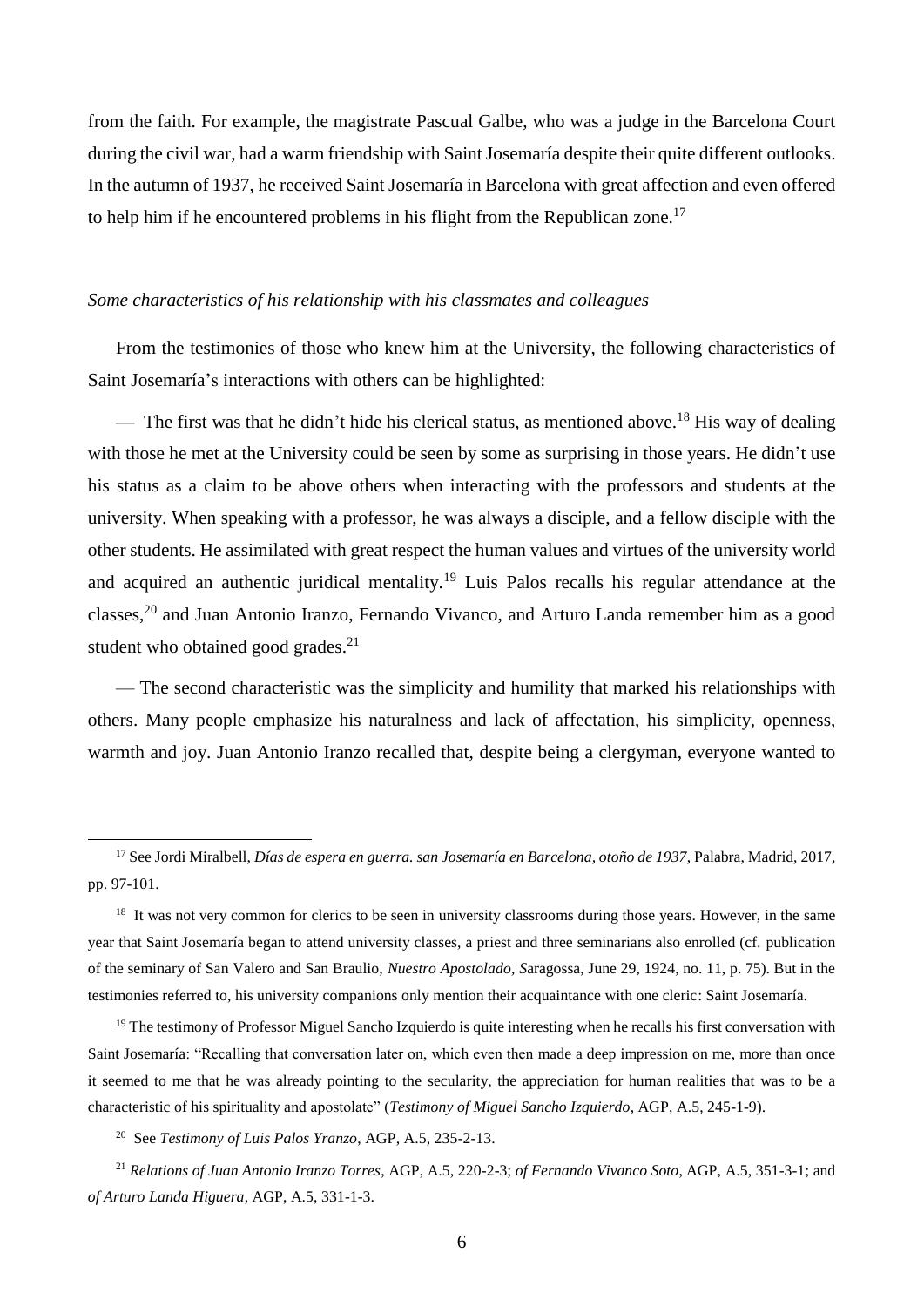speak with him. Some people, on seeing him dressed in a cassock, felt a certain misgiving at first. But his trusting and open spirit soon won them over. He behaved with everyone in the same way.<sup>22</sup>

— A third distinctive trait was his understanding and refinement with others. Saint Josemaría's innate qualities, which had developed over the years, made his personality stand out in the university environment. He possessed a special attractiveness that spontaneously won him the esteem of the other university students. But they also discovered in him an uncommon human quality that contrasted with the idea then held of the behavior of a clergyman. They noticed his remarkable ability to communicate, along with an extraordinary refinement that kept him from imposing himself on others, but that, in turn, did not alienate him. He found it easy to get along with everyone, because he knew how a university student was supposed to act. He had an open spirit, with a great understanding for others' ways of thinking. There are many testimonies about his openness to everyone. For example, Luis Palos says that "Josemaría entered the university with his extraordinary gift for people that quickly led him to form many friendships. Undoubtedly all of us were drawn to him. He had an open mentality, a universal spirit." <sup>23</sup> Other classmates testify to the same fact: "He was an excellent classmate for everyone. He was loved by everyone, whether they were believers or not, and despite the fact that some classmates were clearly anticlerical," Fernando Vivanco says.<sup>24</sup>

Arturo Landa is the one who gives us the fullest description of these qualities: "He was very friendly. He always had his characteristic smile on his lips. As soon as someone spoke to him about any topic, a smile would appear. It was not, certainly, the smile of a person who wants to make himself attractive to others artificially. Josemaría's smile was spontaneous. He was truly a person it was easy to get close to. Despite his youth, Josemaría already had a serene gravity. He treated everyone equally and did not shy away from dealing with someone who thought differently from him. Josemaría Escrivá respected others' viewpoints and opened his friendship to everyone. I remember some persons in our class who, trying to be funny (and also to annoy him), would tell some inappropriate jokes in front of Josemaría. Not that there was anything especially offensive about them, and they could even be considered natural among students, but they detracted from the consideration due to a

 $\overline{\phantom{a}}$ 

<sup>22</sup> See *Testimony of Juan Antonio Iranzo Torres*, AGP, A.5, 220-2-3. See also *Testimonies of Arturo Landa Higuera*, AGP, A.5, 331-1-3; of *Fernando Vivanco Soto*, AGP, A.5, 351-3-1; and of *Juan Antonio Iranzo Torres*, AGP, A.5, 220- 2-3.

<sup>23</sup> *Testimony of Luis Palos Yranzo*, AGP, A.5, 235-2-13.

<sup>24</sup> *Testimony of Fernando Vivanco Soto*, AGP, A.5, 351-3-1.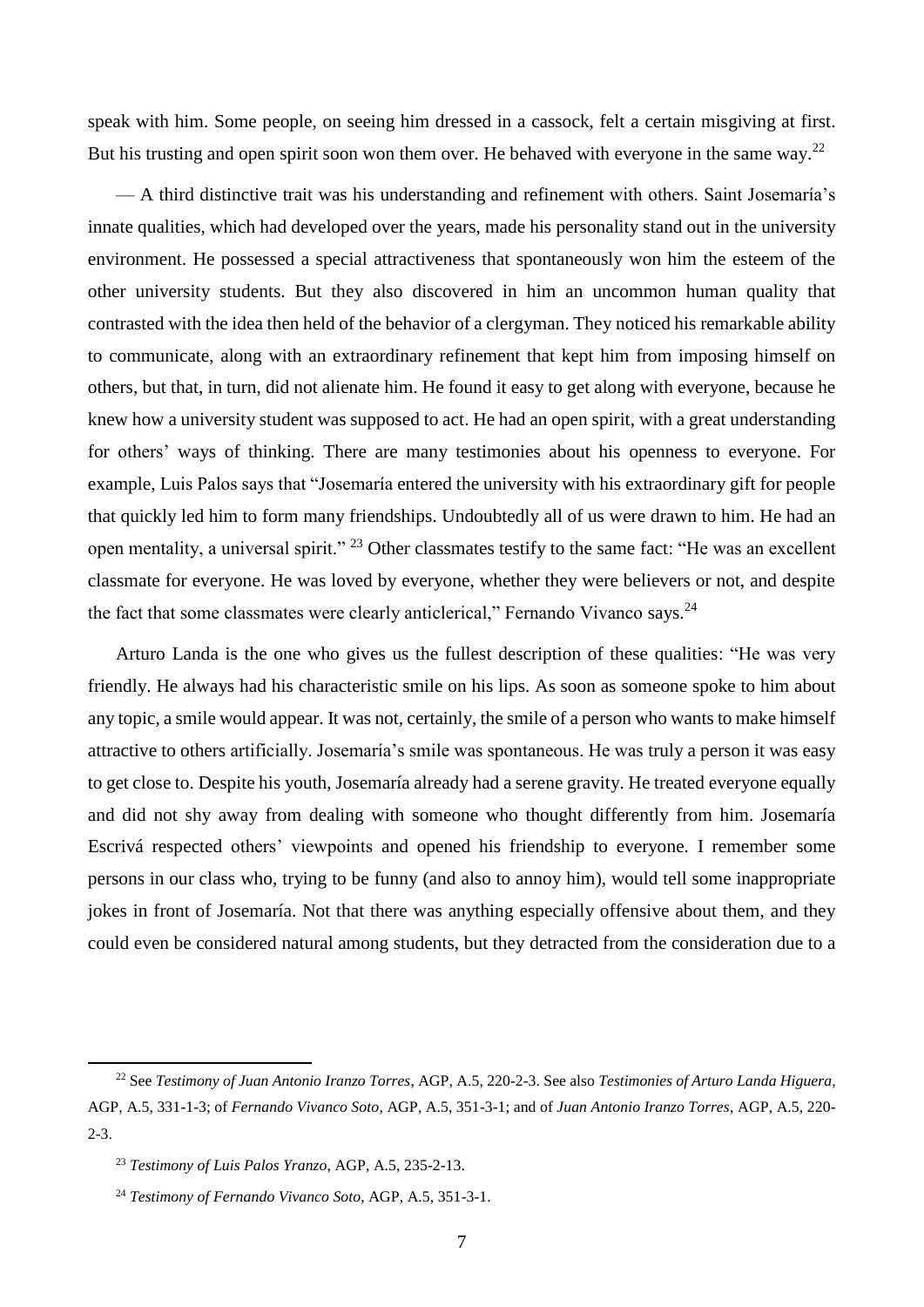priest. He kept quiet, and it seemed to me that it made him a bit angry, because it had to be annoying for him. He kept quiet, as I said, and elegantly moved on to another topic."<sup>25</sup>

— A fourth quality was the apostolic zeal shown in his relationships with his companions. From the moment he began attending classes, his classmates (although at first what attracted their attention was his great human stature) soon realized how deeply he loved Christ and was trying to identify himself with Him. They felt themselves challenged both humanly and supernaturally.

Almost all his companions in the seminary and at the university retained a clear memory of Saint Josemaría. Those in the seminary realized that he rose above the normal pattern of the seminarian of the time, but, in most cases, they didn't see further than that. That is, they didn't grasp his spiritual depth and remained only with the perception that he was somehow different. However, those at the Law School not only noticed that he was a priest far above the average, but also often recognized his inner strength and deep spiritual restlessness.

Perhaps this explains why his fellow classmates in Law School always treated him as if he were already a priest, even before he was ordained. Some of them, because of their strong friendship, shared with him a special trust. Several testimonies tell us that Saint Josemaría's closest friends were David Mainar, Domingo Fumanal and Luis Palos. These are the ones who have left the clearest written account of his piety and apostolic zeal.<sup>26</sup> Mainar speaks about his own surprise on seeing Saint Josemaría's way of relating to those around him. He didn't see him carrying out his apostolate as a cleric, but rather as a friend. Saint Josemaría, he tells us, "didn't speak to his companions about religion. He didn't like to 'sermonize,' but tried simply to be a good friend."<sup>27</sup> Fernando Vivanco says that although he doesn't remember him speaking with him about specific apostolic concerns, later when Saint Josemaría was ordained he decided to go to him for confession: "I liked to go to confession with him, once he was already a priest. And I did go very often. My friends who found out about it asked me if it caused me any embarrassment and shame to do so, since we shared so much trust and friendship. To me it seemed the most natural thing in the world and even the ideal thing to have that friendship in order to go to confession more easily."<sup>28</sup>

<sup>25</sup> *Testimony of Arturo Landa Higuera*, AGP, A.5, 331-1-3.

<sup>&</sup>lt;sup>26</sup> "He was very pious," Mainar writes, "with a piety that struck me powerfully. It wasn't a piety that I would call maudlin or somehow sad. It was a warm, cheerful, attractive piety, which was not only compatible with but helped foster his constant sense of humor and positive vision of life" (*Testimony of David Mainar Pérez*, AGP, A.5, 226-1-6).

<sup>27</sup> *Testimony of David Mainar Pérez*, AGP, A.5, 226-1-6.

<sup>28</sup> *Testimony of Fernando Vivanco Soto*, AGP, A.5, 351-3-1.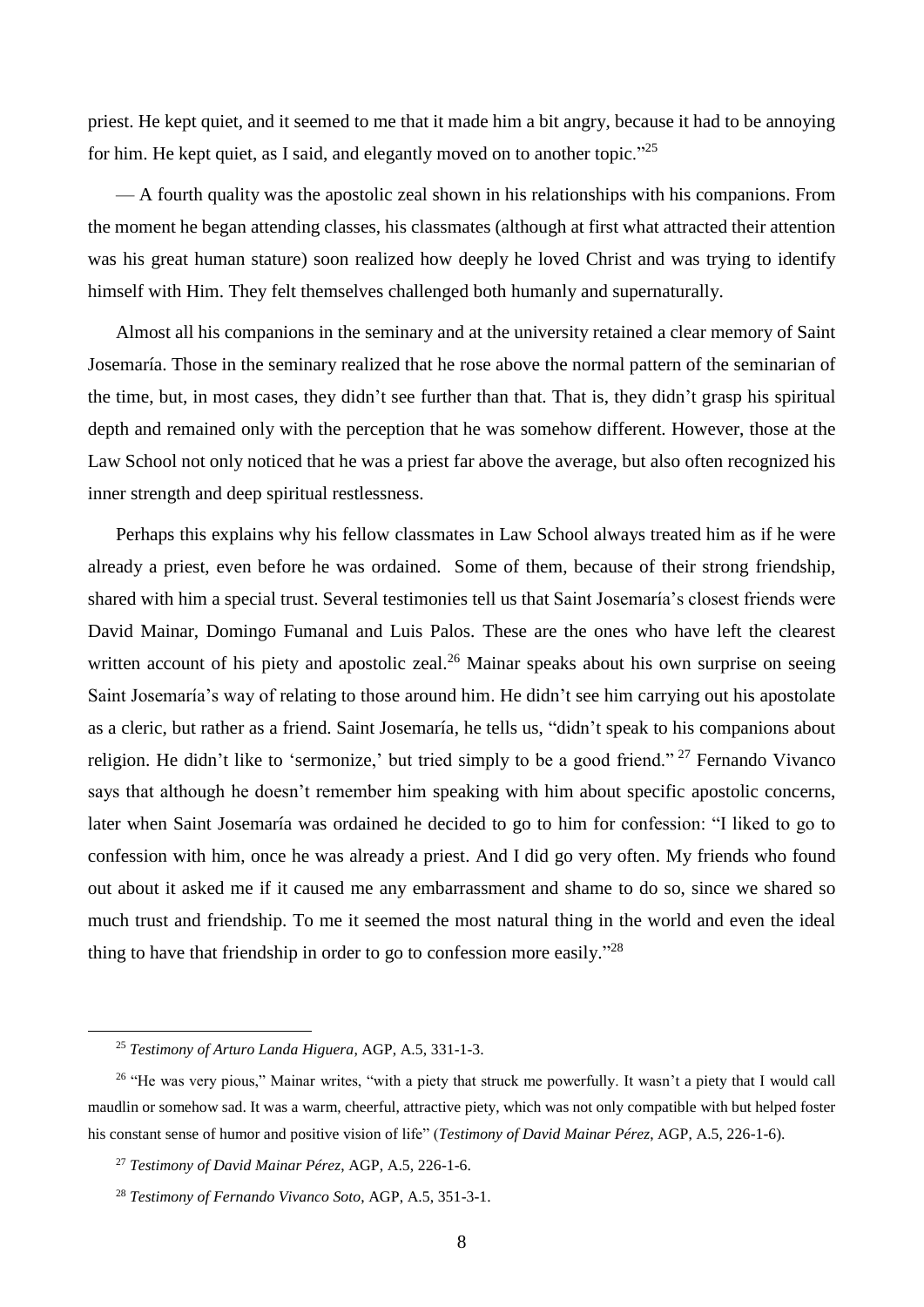— A final quality, which in a way sums up the previous ones, was his readiness to help and serve his friends. The first exchange of letters that has been preserved was between Saint Josemaría and Francisco Villellas, a law student. In this correspondence they talk about academic matters such as borrowed notes and programs, but they also mention material favors far removed from the university context. Villellas, for example, asks him to inquire in a car accessory store about a retreaded tire he had left there before finishing the semester and going to his family home outside Saragossa.<sup>29</sup>

The Augustinian friar José López Ortiz recalls his first meeting with Saint Josemaría. It was in June 1924. He had gone to the Law School in Saragossa to take his exams. As soon as Josemaría saw him enter the building, he came over and asked if he could assist him. "Josemaría was very well prepared and knew an environment that was unfamiliar to me; generously, and with great naturalness, he gave me valuable guidance on topics related to my studies."<sup>30</sup>

A final example. One of the professors who taught Canon Law, Juan Moneva, was known to require that his students, since they had all studied Latin in high school, should be able to translate correctly in class the canons of the Code of the Church, and recite them in Latin when asked. Some of the students found this requirement quite demanding. As Domingo Fumanal recalls, "we found ourselves in a tight spot to be able to take the exam. Josemaría volunteered to give us classes."<sup>31</sup>And Juan Antonio Iranzo relates: "we went three days a week to the Seminary of San Carlos to receive an hour-long class."<sup>32</sup> And Fumanal adds: "he was giving us classes (Juan Antonio Iranzo, someone else and I) at the Seminary of San Carlos, in his room. I don't recall him charging anything even though he was not very well off."33

#### *Relationship with teachers*

1

His university experience provided another opportunity to make new friendships, namely with the professors he met in the classrooms. Some were relatively young, such as Miguel Sancho Izquierdo, born in 1890 and Professor of Natural Law and Philosophy of Law. He recounts his first

<sup>32</sup> *Testimony of Juan Antonio Iranzo Torres*, AGP, A.5, 220-2-3.

<sup>&</sup>lt;sup>29</sup> Letter from Josemaría Escrivá to Francisco Villellas Orensanz, Saragossa, July 27, 1925; and from Villellas to Escrivá, Sos del Rey Católico, August 5, 1925.

<sup>30</sup> *Testimony of José López Ortiz*, AGP, A.5, 224-3-2.

<sup>31</sup> *Testimony of Domingo Fumanal Borruel*, AGP, A.5 212-3-9.

<sup>33</sup> *Testimony of Domingo Fumanal Borruel*, AGP, A.5 212-3-9. The other classmates were Antonio Redondo and Manuel Marraco, as Juan Antonio Iranzo recalled in an interview on August 3, 1975.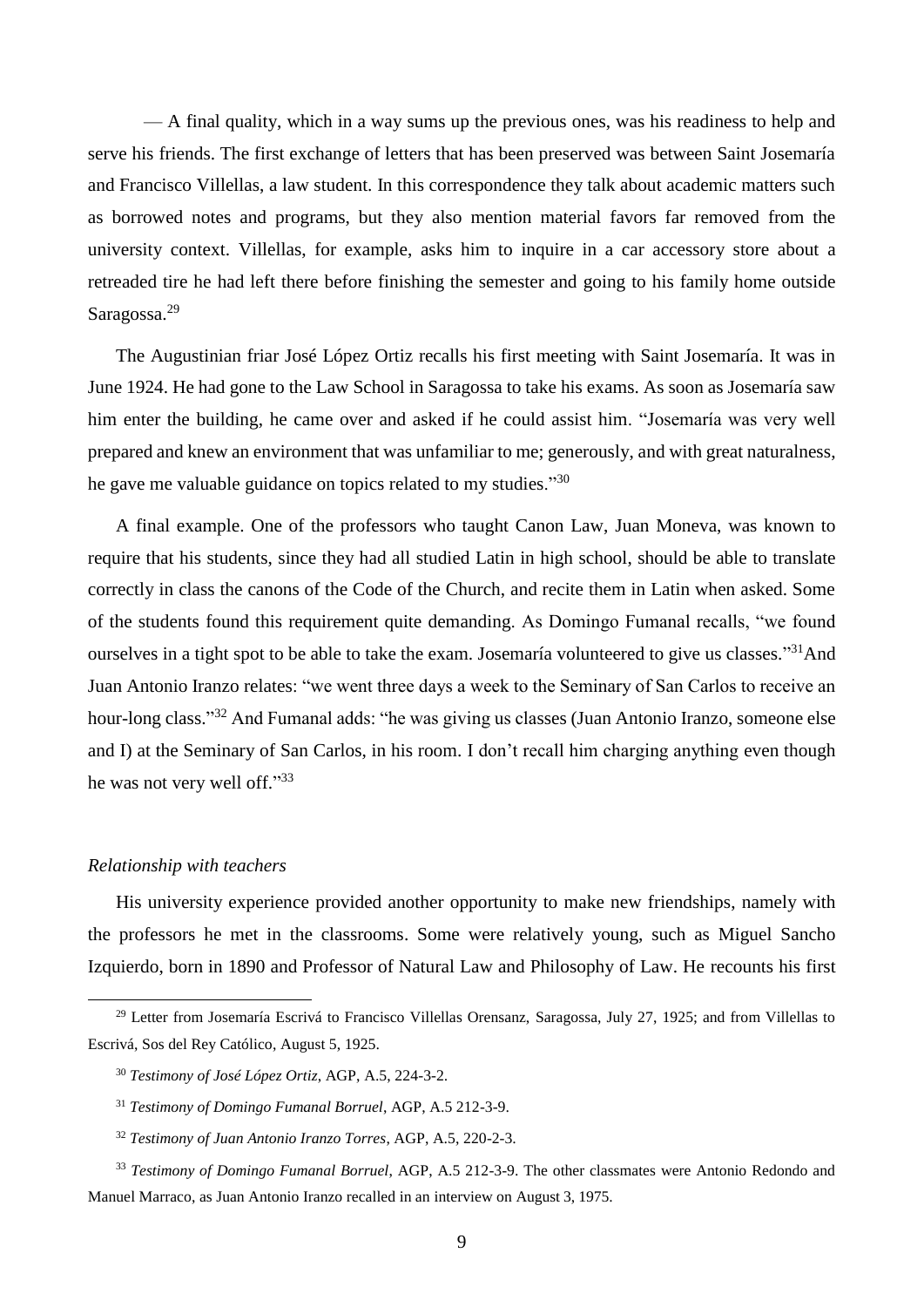meeting with Saint Josemaría, who went to see him in his office and told him "that he wanted to study law, and since he was a seminarian still engaged in theological studies, he would enroll as an unofficial student. He wanted, however, to attend classes and get to know, from the inside, the university atmosphere."<sup>34</sup> Thus a relationship was born that lasted his whole life. And he concludes: "He knew how to understand people, love them and make himself loved, respecting the personality of each one without ever being exclusive, but on the contrary valuing and appreciating what was proper to each one."35

Carlos Sánchez del Río, future professor of Roman Law and only five years older than Saint Josemaría, recalls the moment when he asked permission to attend his classes as an unofficial student: "It was in the early 1920s when I met Fr. Josemaría Escrivá in Saragossa. He was still a seminarian at the time and came to consult me about the classes he wanted to take at the Law School of the university, where I was Secretary-General. From that first meeting I was left with the impression which was later confirmed—of his distinguished personality, his elegant appearance, and his naturalness, without any affectation, since he was in no way—not in the slightest—pretentious, but on the contrary, simple and cheerful."<sup>36</sup> The acquaintance extended beyond the period of university studies. As the years went by, when Sánchez del Río was appointed Delegate of the Government in the Navarra Institute of General Studies, their meetings became more frequent. As he says in summary: "he was very sociable with everyone. He had the right word for everyone. He was also very humble. The most striking characteristic of Father Josemaría was certainly his cheerfulness and cordiality. His answers to any question were spontaneous and quick, and showed great mental agility."<sup>37</sup>

Other professors were older, such as Juan Moneva, Inocencio Jiménez, and José Pou de Foxá. Moneva, born in 1871, was professor of Canon Law. Right from the first moment, a special rapport and deep friendship developed between professor and student, and in fact, he was one of the few people present at his first Mass. <sup>38</sup> In the speech that Saint Josemaría gave at the University of

<sup>34</sup> *Testimony of Miguel Sancho Izquierdo*, AGP, A.5, 245-1-9.

<sup>35</sup> *Testimony of Miguel Sancho Izquierdo*, AGP, A.5, 245-1-9. He adds: "How often he spoke to me with affection about my 'Franciscanism'! He knew that my greatest title of honor was to be a Franciscan tertiary, and he praised it."

<sup>36</sup> *Testimony of Carlos Sánchez del Río Peguero*, AGP, A.5, 245-1-5.

<sup>37</sup> *Testimony of Carlos Sánchez del Río Peguero*, AGP, A.5, 245-1-5.

<sup>38</sup> In the *Testimony of Pilar Moneva y de Oro*, AGP, A.5 228-4-2, we read: "I remember that one day (of which I would not even know the precise year, if it were not for the prayer card that I keep) my mother told me: 'Tomorrow we are going to attend the first Mass of one of your father's pupils, whom he loves very much and is very concerned about,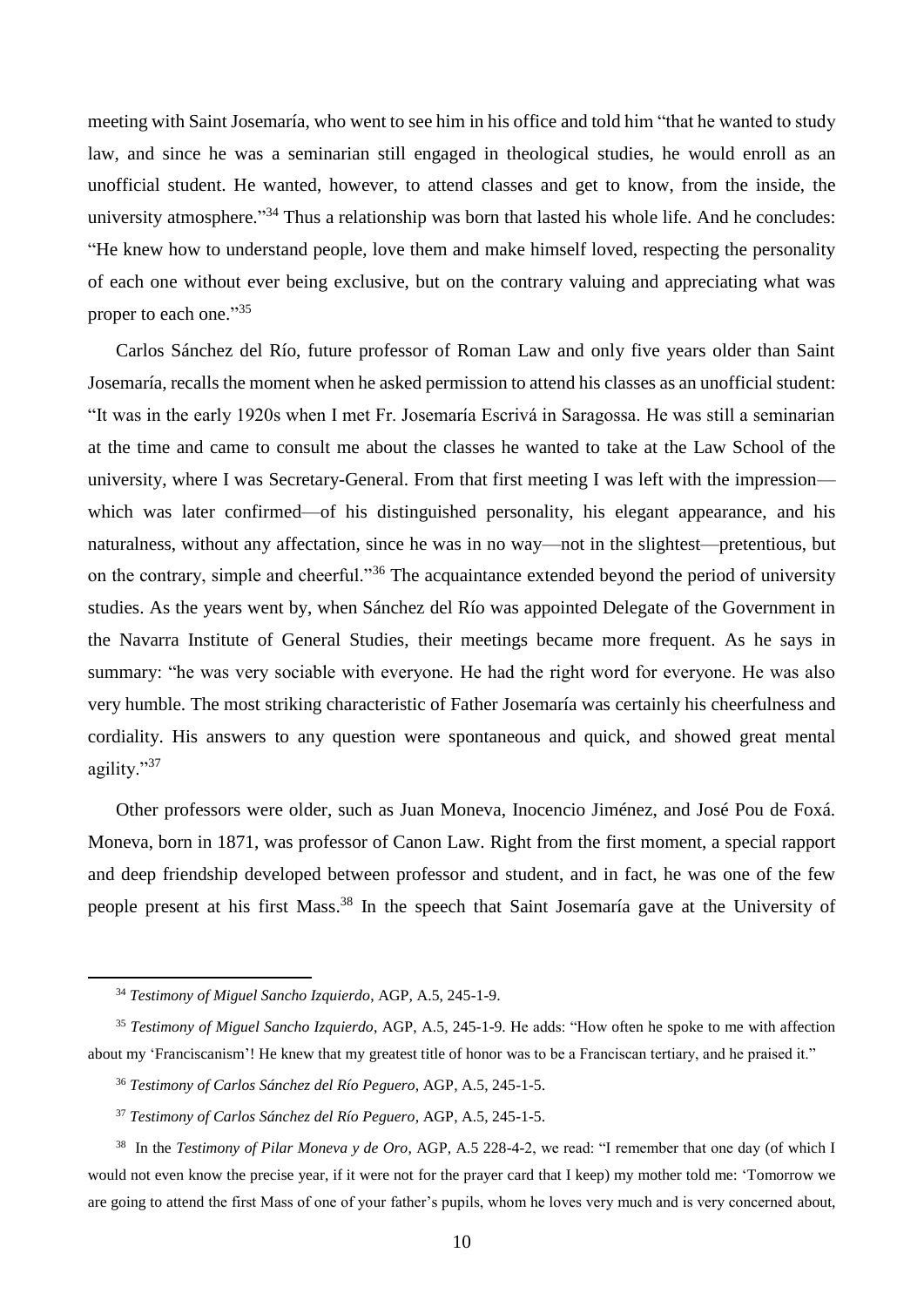Saragossa upon receiving an honorary doctorate, he dedicated some heartfelt words to the memory of his teacher: "Of all my professors at that time, he was the one I dealt with most closely, and from this relationship a friendship was born that lasted until his death. Don Juan showed me on more than one occasion a marvelous affection, and I was always able to appreciate the treasure of strong Christian piety, rectitude of life, and a charity that was as discreet as it was admirable, hidden under the cover (which some people were deceived by) of his sharp irony and the jovial graciousness of his wit. My heart is truly moved by memories of Don Juan and my other teachers."<sup>39</sup>

Inocencio Jiménez was professor of Criminal Law there since 1906. His daughter, María Jiménez Salas, remembers her father's affection and admiration for Josemaría. Despite his precarious health, he made a special effort to be in the tribunal that judged his doctoral thesis in 1939.<sup>40</sup>

Finally, we turn to the priest José Pou de Foxá, professor of Roman Law. Their first meeting "took place in the 1923-24 academic year, when Pou de Foxá had just taken over the Chair of Roman Law at the University of Saragossa. Josemaría Escrivá enrolled in this course that year, and as he had done in the first years of his studies, he attended the classes as an auditor or free student. After the summer, he took the exams, and Pou de Foxá gave him the highest grade possible in Roman Law.<sup>41</sup>

The General Archives of the Prelature contain a letter that Pou addressed to José Escrivá Corzán (the father of Saint Josemaría) on November 18, 1924. It reads as follows: "In due time I received the pleasant [letter] from you dated the 26th of last month. It would have pleased me very much if you had come here so I could have had the pleasure of meeting you. For from getting to know your son and his character, all the members of your family have already endeared themselves to me."<sup>42</sup> As can be deduced from this letter, "very soon he discovered the special qualities of his disciple, and his attitude developed into admiration. Despite the difference in age, a strong friendship arose. At first, their conversations focused on academic topics, but over time they began speaking with great mutual

since his father died recently.' When he finished the Mass, he knelt at the feet of the statue of our Lady and remained there silently for some time. Then he went to the sacristy. My father went to the sacristy and my mother and I left."

<sup>39</sup> Various authors, *Josemaría Escrivá y la universidad*, Pamplona, Eunsa 1993. Address "Huellas de Aragón en la Iglesia Universal" [Traces of Aragon in the Universal Church], Saragossa, October 21, 1960, pp. 45-48.

<sup>40</sup> See *Testimony of María Jiménez Salas*, AGP, A.5, 220-3-7.

<sup>41</sup> Constantino Ánchel, "Sacerdotes en el acompañamiento espiritual de san Josemaría Escrivá," SetD 12 (2018) p. 43.

<sup>42</sup> Letter from José Pou de Foxá to José Escrivá Corzán, Saragossa, November 18, 1924. A few days later, on November 27, Saint Josemaría's father died.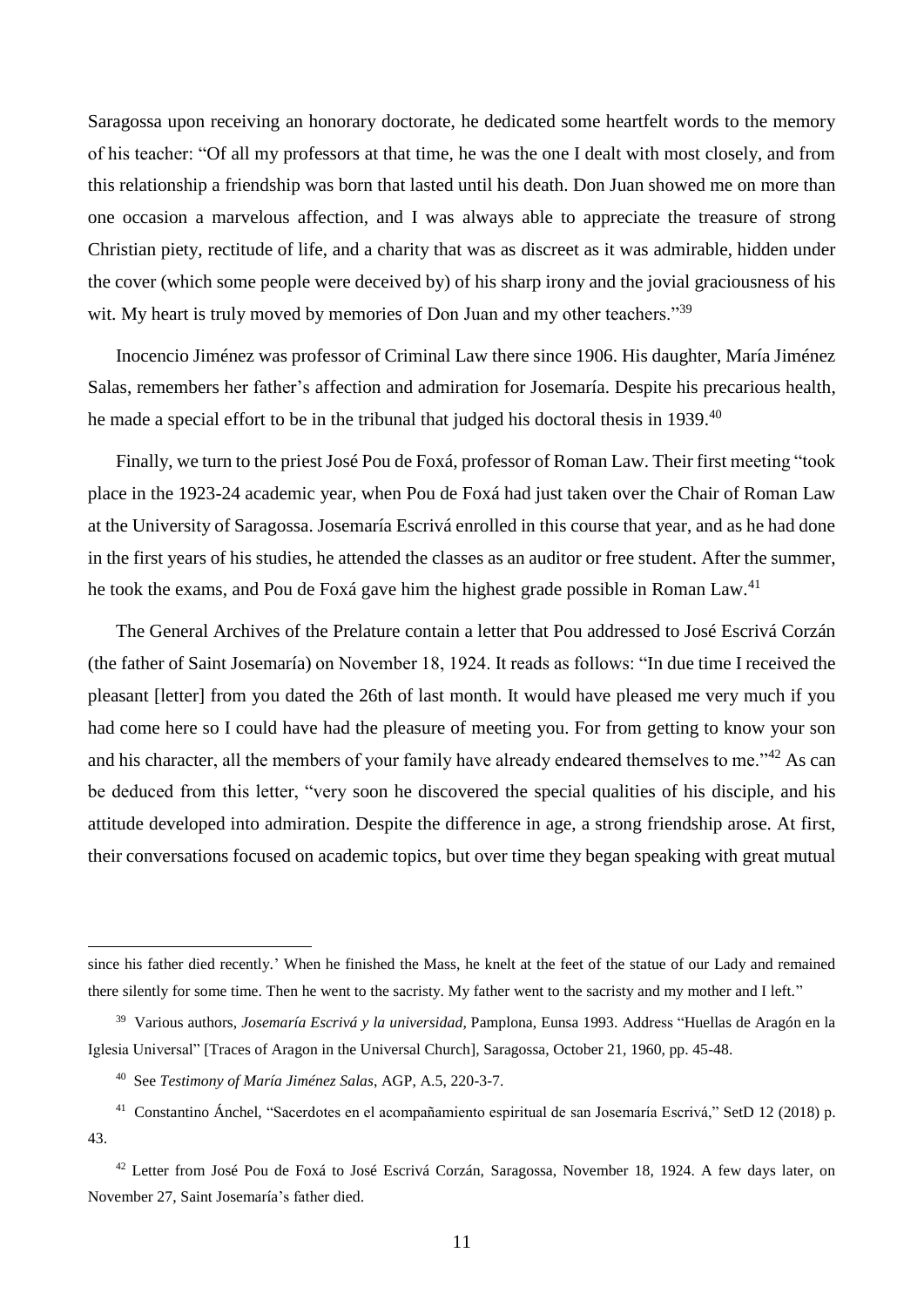trust about more personal matters related to the priesthood and the ecclesiastical environment in Saragossa."43

When Saint Josemaría moved to Madrid, Pou followed closely his first academic steps and also helped him resolve some matters with the diocesan curia of Saragossa. They kept up an extensive correspondence, of which more than a hundred letters are preserved. In 1933 Saint Josemaría, when recalling the priests who "gave warmth to my incipient vocation," includes José Pou de Foxá, and describes him as "the loyal, noble and good friend who has always stood up for us."<sup>44</sup>

## *By way of corollary*

**.** 

The above is a brief summary of Saint Josemaría's friendships during the years prior to the founding of Opus Dei. In the light of what we have seen, some concluding considerations can be offered.

Most of those who knew and dealt with him saw his capacity for friendship as the result of his humanly attractive way of being: his simplicity, warmth, etc. However, some were also able to grasp his apostolic concern. Various documented sources testify to the fact that Saint Josemaría began attending classes at the Law School with an apostolic intent.<sup>45</sup>

His fellow students also testify to his special apostolic concern for the young people at the university, in whom he perceived a void in their religious formation. But they also realized that he didn't see his role as merely teaching those who were ignorant, but that he sought to win friends so that, through personal contact, he could foster their responsibility and enable them to carry out the apostolic enterprises that their university formation would make them capable of later on.<sup>46</sup>

<sup>43</sup> Constantine Ánchel, "Sacerdotes en el acompañamiento espiritual de san Josemaría Escrivá", SetD 12 (2018) p. 43.

<sup>44</sup> Constantine Ánchel, "Sacerdotes en el acompañamiento espiritual de san Josemaría Escrivá," SetD 12 (2018) p. 43. The words in quotation marks are from *Intimate Notes*, no. 959, March 22, 1933.

<sup>&</sup>lt;sup>45</sup> As we know from other sources, Saint Josemaría studied law at the request and on the advice of his father. This was the reason he enrolled at the university. But in addition to this first intention, he wanted to take advantage of the apostolic opportunities this new situation provided.

<sup>&</sup>lt;sup>46</sup> We have no written record of how Saint Josemaría approached his apostolic activity during these years. But in *Christ is Passing By*, no. 99, he tells us how he always viewed his work as a priest and pastor of souls: "If my own personal experience is of any help, I can say that I have always seen my work as a priest and shepherd of souls as being aimed at helping each person to face up to all the demands of his life and to discover what God wants from him in particular—without in any way limiting that holy independence and blessed personal responsibility which are the features